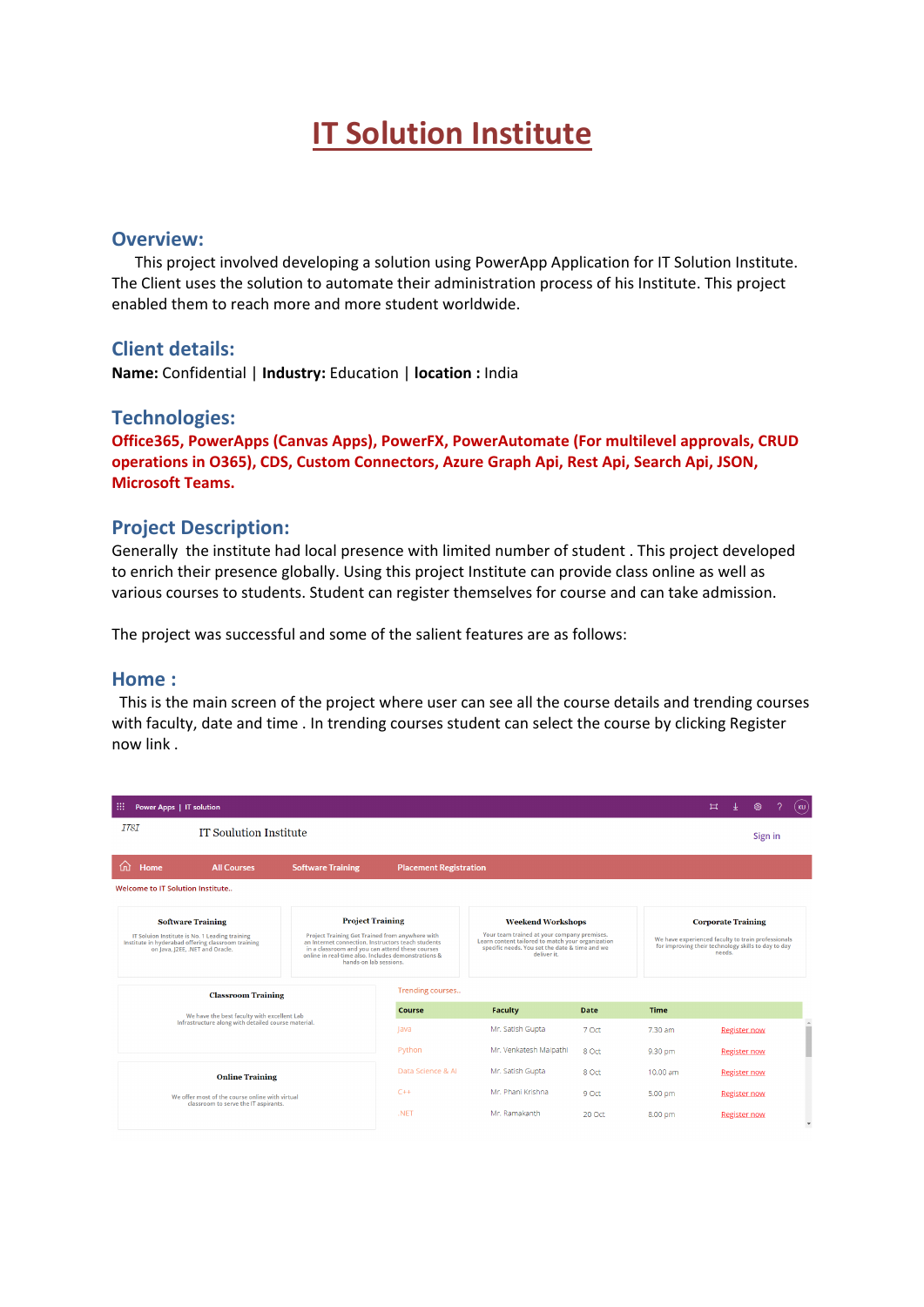After clicking on register now link a register page will open like

| 扭           | Power Apps   IT solution                                                                   |                                                                            | 业<br>$\mathbb{H}$ | 2<br>ි |  |  |  |
|-------------|--------------------------------------------------------------------------------------------|----------------------------------------------------------------------------|-------------------|--------|--|--|--|
| <b>ITSI</b> | <b>IT Soulution Institute</b>                                                              |                                                                            |                   |        |  |  |  |
|             |                                                                                            | Registration                                                               |                   |        |  |  |  |
|             | Topic:                                                                                     | Fullstack Java Developer @ 7:30 PM (IST) by Mr.Satish Gupta from 7th March |                   |        |  |  |  |
|             | Fullstack Java Developer @ 7:30 PM (IST) by Mr.Satish Gupta from 7th March<br>Description: |                                                                            |                   |        |  |  |  |
|             | Timing:                                                                                    | Mar 7, 2021 07:30 PM                                                       |                   |        |  |  |  |
|             | Available seats:                                                                           | 40/85                                                                      |                   |        |  |  |  |
|             | <b>First Name</b>                                                                          | <b>Last Name</b>                                                           | First Name        |        |  |  |  |
|             |                                                                                            |                                                                            |                   |        |  |  |  |
|             | <b>Email Address</b>                                                                       | Confirm Email Address                                                      | Phone             |        |  |  |  |
|             |                                                                                            |                                                                            |                   |        |  |  |  |
|             | State & City                                                                               | Country                                                                    |                   |        |  |  |  |
|             |                                                                                            | <b>INDIA</b>                                                               |                   |        |  |  |  |

### **All Courses :**

In this section user can get all the courses with course name , course content and sign up link. Just above it there is a search box where user can search specific course for him/her . In the right hand side there is registration section where user can get register himself/herself by providing first name , last name , email , phone, mode of training ,state and course.

| 曲<br>Power Apps   IT solution |                                                             |                          |                               |                          |                   | $\mathbb{H}$    | ↓ | ශ            | $\mathcal{P}$ | (ku |
|-------------------------------|-------------------------------------------------------------|--------------------------|-------------------------------|--------------------------|-------------------|-----------------|---|--------------|---------------|-----|
| <i>ITSI</i>                   | IT Soulution Institute                                      |                          |                               |                          |                   |                 |   | Sign in      |               |     |
| 仚<br>Home                     | <b>All Courses</b>                                          | <b>Software Training</b> | <b>Placement Registration</b> |                          |                   |                 |   |              |               |     |
|                               | Learn Software Courses from the Expert Trainers.<br>Search: |                          | <b>Register for Course!</b>   |                          |                   |                 |   |              |               |     |
| Course                        | <b>Course Content</b>                                       |                          | <b>RegisterNow</b>            |                          | First name:       |                 |   |              |               |     |
| Java                          | <b>View course</b>                                          |                          | Sign up!                      |                          | Last name:        |                 |   |              |               |     |
| Python                        | <b>View course</b>                                          |                          | Sign up!                      |                          |                   |                 |   |              |               |     |
| Data Science & Al             | <b>View course</b>                                          |                          | Sign up!                      |                          | Email:            |                 |   |              |               |     |
| $C++$                         | <b>View course</b>                                          |                          | Sign up!                      |                          | Phone:            |                 |   |              |               |     |
| .NET                          | View course                                                 |                          | Sign up!                      |                          |                   | Online training |   | $\checkmark$ |               |     |
| Android                       | <b>View course</b>                                          |                          | Sign up!                      |                          | Mode of training: |                 |   |              |               |     |
| AWS                           | <b>View course</b>                                          |                          | Sign up!                      |                          | State:            |                 |   |              |               |     |
| <b>DevOps</b>                 | <b>View course</b>                                          |                          | Sign up!                      |                          | Course:           | Java            |   | $\checkmark$ |               |     |
| <b>Spring</b>                 | <b>View course</b>                                          |                          | Sign up!                      | $\overline{\phantom{a}}$ |                   | Submit          |   |              |               |     |